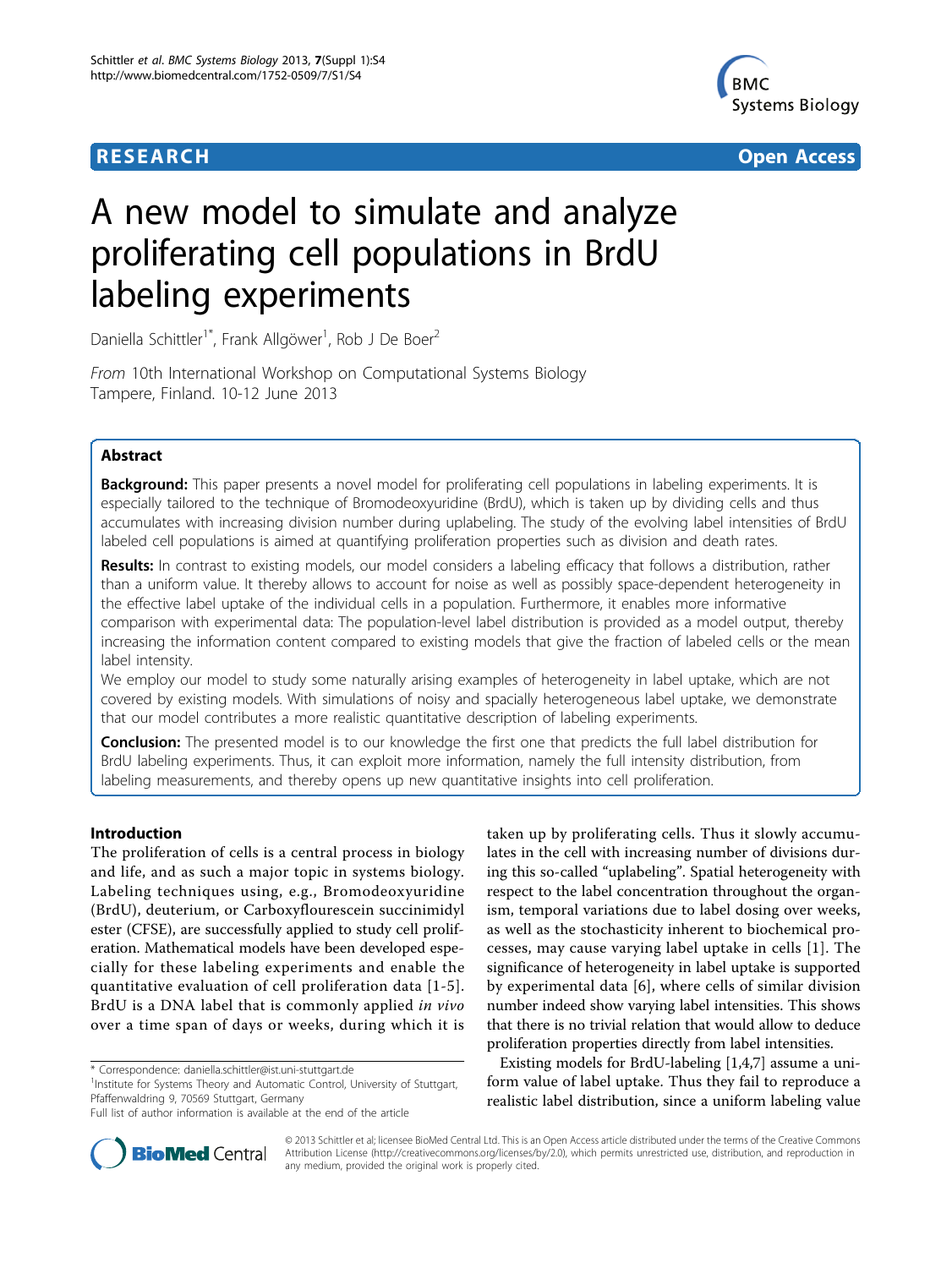would result in sharp peaks each corresponding uniquely to a certain number of undergone divisions. What is more, they neither reflect noise in label uptake, nor spatial heterogeneity such as label concentrations differing between organs, nor temporal label variations.

This paper presents a novel, more general model for label distributions in proliferating cell populations, which overcomes these drawbacks and contains existing models as a special case. The mathematical model presented here is the first to the authors' knowledge to account for heterogeneity in label uptake. The model is formulated for general labeling efficacy distributions, such that it can reflect noise, time intervals with different labeling conditions, as well as heterogeneity arising, e.g., from spatially different label concentrations.

The general model is developed in the Methods section. We demonstrate how our model serves to simulate relevant examples of noisy and spatially heterogeneous labeling conditions in the Results section. A short summary and discussion is provided in the Conclusions.

Notation: In this paper,  $p(x|y)$  denotes the probability density of property  $x$ , given  $y$ , with the integral over the whole domain equal one.  $n(x|y)$  denotes the number density of property x, given y.  $\delta(x)$  denotes the Dirac delta distribution. <sup>|</sup>*A*<sup>|</sup> denotes the cardinality of a set *A*.  $\mathbf{e}_k^T$  denotes the unit row vector with *k*-th entry one.

# Methods

In order to develop a model for the label distribution of proliferating cell populations, we choose an intuitive approach of modeling two separate processes: The dynamics of proliferating cells are given by a population model describing cells by their division number (hence, called "division-structured"), whereas for the label content expected after a certain number of divisions we introduce a novel label distribution model. Finally, both are combined into a model for the cell population's label distribution.

#### Modeling the number of cells

To model the number of cells that have divided a certain number of times, we make use of an established division-structured population model [[3,5](#page-5-0)], and extend it to a finite number of subsequent time intervals. This is important since BrdU labeling experiments comprise at least two, but possibly more, time intervals with different labeling conditions (e.g., uplabeling and delabeling phase), as will be exemplified later. Let these time intervals be given by  $(T_{k-1}, T_k]$ , with  $T_0 = 0$  and positive  $T_k \in \mathbb{R}_{++}$ , and with increasing time points  $T_{k-1} < T_k$ , for all  $k = 1, \ldots, K$ . The vector  $\mathbf{i} = [i_1, \ldots, i_K]$  denotes a sequence of division numbers during these time intervals. Then, the model's state variable  $N(i|t)$  represents the number of cells which have divided  $i_k$  times during

the time intervals  $(T_{k-1}, T_k]$ , respectively, at a certain time t. The dynamics of  $N(i|t)$  are given by a system of ordinary differential equations (ODEs),  $\forall i \in \mathbb{N}_0^K$ .

$$
\forall t \in (T_{k-1}, T_k]:
$$
  
\n
$$
\frac{dN(\mathbf{i}|t)}{dt} = -(\alpha_{\mathbf{i}}(t) + \beta_{\mathbf{i}}(t))N(\mathbf{i}|t)
$$
  
\n
$$
+ \begin{cases} 0 & , i_k = 0 \\ 2\alpha_{\mathbf{i}-\mathbf{e}_k^T}(t)N(\mathbf{i}-\mathbf{e}_k^T|t), & i_k \ge 1 \end{cases}
$$
\n(1)

where  $\alpha_i(t)$  denotes the cell division rate,  $\beta_i(t)$  the cell death rate, at time  $t$  of cells which have divided  $i$  times, and with initial conditions

$$
N(i|0) = \begin{cases} N_{\text{ini}} , \ i = 0^T \\ 0 , \ i \neq 0^T \end{cases}
$$
 (2)

which means that at the beginning of the experiment, no cells have divided yet in the presence of label. For several cases there exist analytical solutions for this ODE system, which have been reported elsewhere [[3,5](#page-5-0)]. Moreover, several extensions for this model are available, for example if cell types [[8](#page-5-0)] or age structure [[9\]](#page-5-0) are of importance, which allows to generalize the model class to cover a wide range of biological systems. Instead of the infinite dimensional ODE system (1), it is often desirable to use a finite dimensional ODE system similar to (1) but with  $\mathbf{i} \lfloor \{0, \ldots, S\}^K$ . This allows for example an efficient numerical solution of the ODE system. The accompanying truncation error can be made arbitrarily small by choosing a sufficiently high  $S$  [[5\]](#page-5-0). With this broadly general model class at hand, one can pick an appropriate model when analyzing a specific biological cell population system.

#### Modeling the label content

Next, we develop a model for the label content of cells in dependence of undergone divisions. Then, in combination with the model of cell numbers we derive a model for the emerging label distribution in the overall cell population.

For BrdU labeling, at least two time intervals need to be distinguished: During uplabeling, the label is introduced into the organism and therefore incorporated at each cell division into the newly synthesized DNA strands. In contrast, when the label is withdrawn from the organism the label content of a cell is diminished upon each division.

# Labeling efficacy

Let the random variable  $U_i^{(k)}$  denote the amount of incorporated label for newly built DNA strands,  $i$ received at a particular  $i$ -th cell division event that takes place in the time interval  $(T_{k-1}, T_k]$ . This random variable is drawn from a labeling efficacy distribution:  $U_i^{(k)} \sim p_{\text{eff}}^{(k)}(x) \in \mathbb{R}_+$ , which is a probability density,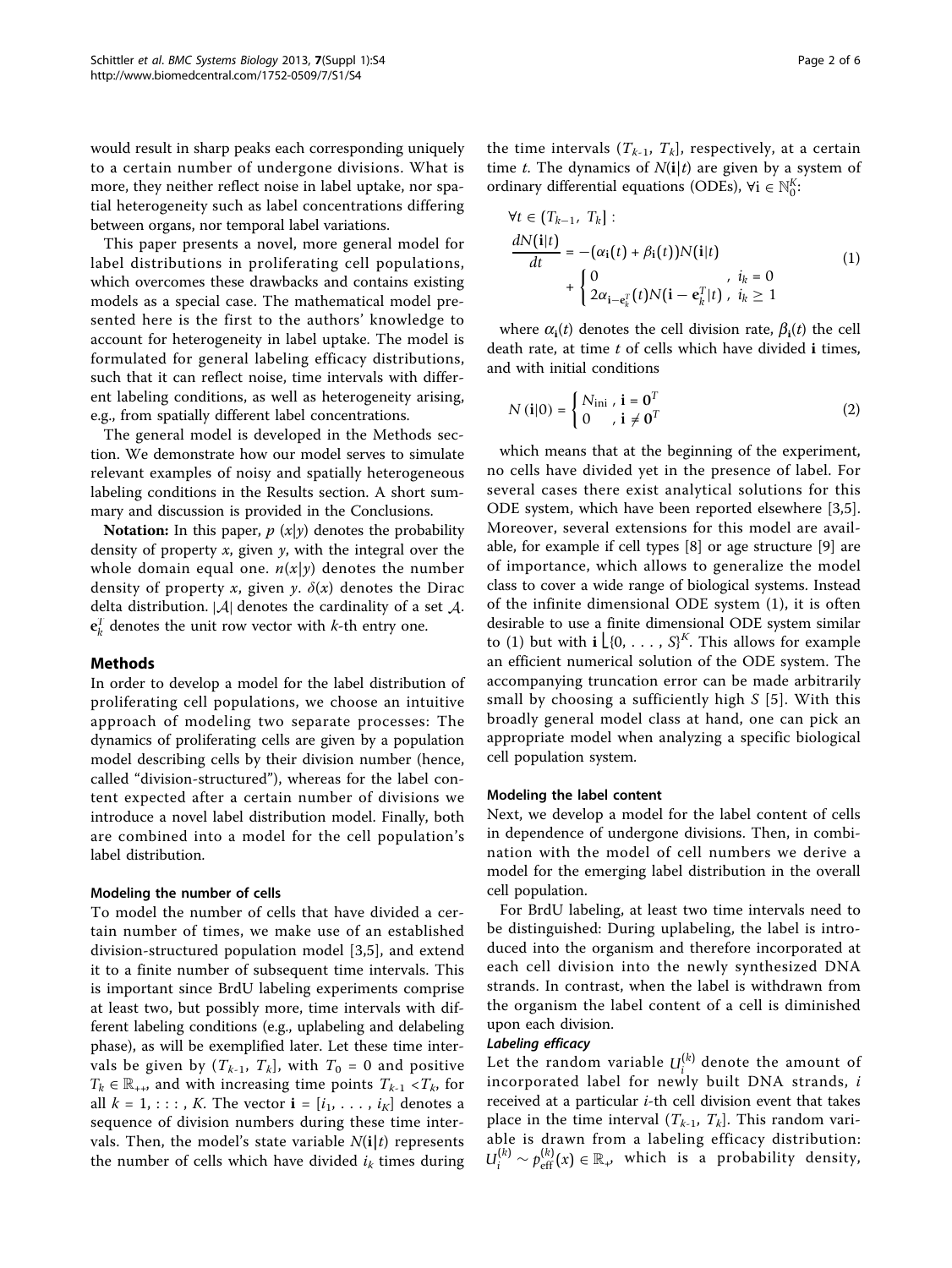defined over possible values of label content  $x \in \mathbb{R}$ . This probability density will determine the label content of newly built DNA, as we will see in the following.

### Label content of an individual cell

The label uptake during subsequent divisions then resembles a repeated sampling from this distribution for the newly built DNA strands. These newly labeled strands make up half of the total DNA of each daughter cell, such that the cell receives  $\frac{1}{2}$ U<sup>(k)</sup> ∼ 2 $p_{\text{eff}}^{(k)}$  (2*x*) label content. The old labeled strands can be viewed as about equally distributed to both daughter cells: Since cells contain typically 46 (humans) or 42 (rhesus macaques) chromosomes, it is unlikely that two daughter cells receive strongly deviating amounts of labeled strands from the same mother cell. If we denote the current label content of a dividing cell by  $X(i)$ , its two daughter cells receive via the old strands the label content  $\frac{1}{2}X(i)$ . Taken together, for one time interval, the label content of a new cell is assembled from label contents of old and new strands as  $X(i + 1) = \frac{1}{2}U_{i+1} + \frac{1}{2}X(i)$ , where  $X(i)$ denotes the label content of a cell after i divisions. With this recursive definition and  $X(0) = 0$ , we arrive at  $X(i) = \sum_{l=1}^{i} 2^{-j} U_j$  for the label content after *i* divisions. Note: The special case of  $p_{\text{eff}}^{(k)}(x) = \delta(x - \mu)$  represents a uniform labeling value as used in previous models [[4](#page-5-0)].

Label dilution during delabeling (i.e., when there is no label in the environment) can be modeled as the special case of zero labeling efficacy,  $p_{\text{eff}}(x) = \delta(x)$ . Then, the label content of cells during delabeling gets halved upon each division. In summary, considering  $K$  time intervals, the label content after i divisions during the time intervals  $(T_{k-1}, T_k]$  with  $k = 1, \ldots, K$  is given by the random variable  $X(i) = \sum_{k=1}^{K} \left( \sum_{l=1}^{i_k} 2^{-(l+\sum_{r=j+1}^{K} i_r)} U_l^{(k)} \right)$  . For example, for two time intervals, the label content after  $i_1$  divisions during uplabeling and  $i_2$  divisions during delabeling is given by *X*( $i_1$ ,  $i_2$ ) = 2<sup>−*i*2</sup>  $\sum_{j=1}^{i_1} 2^{-i_1} U_j^{(1)}$ . In general, the random variable of label content follows a distribution  $X(i) \sim p(x|i)$ . This distribution can be obtained from the labeling efficacy distributions,  $p_{\text{eff}}^{(k)}(x)$ ,

$$
X(i) \sim p(x|i)
$$
  
=  $2 \int_{-\infty}^{x} 2p_{\text{eff}}^{(k)} (2x - 2\chi) p(2\chi|i - \mathbf{e}_k^T) d\chi,$  (3)

and with  $p(x|0^T) = \delta(x)$ . That is,  $p(x|i) \in \mathbb{R}_+$  is a probability density defined over values  $x \in \mathbb{R}$ .

#### Overall label distribution of the population

recursively as follows, for all **i**  $\in \mathbb{N} \times \mathbb{N}_0^{K-1}$ :

The output of labeling experiments consists of a sample of measured label intensities  $\{l^{(\nu)}\}, \nu = 1, \ldots, M$ , with

M the number of measured cells. This corresponds to a sample from the overall label distribution. Typically this distribution sample is collapsed into the fraction of labeled cells,  $|\{l^{(v)}|l^{(v)} \ge l_\theta\}|/M$ , by setting a threshold  $l_\theta$ above the background signal. Some additional information can be exploited by computing the mean fluorescence intensity,  $\sum_{v=1}^{m} l^{(v)} / M$  [1, 4].

The fraction of labeled cells or the mean fluorescence intensity is the maximum information that is used by existing models to infer proliferation parameters from BrdU data [\[1,4,7\]](#page-5-0). This means that the detailed information, how many cells contain how much label, is available in the data but not exploited in these models. What is more, this thresholding approach has the severe drawback that the fraction of labeled cells is highly sensitive to the value of the threshold, which can usually not be determined exactly, impeding a reliable estimation of proliferation parameters.

A considerable advantage of our model is that the complete label distribution is indeed available as a model output. This provides a more detailed and less sensitive option for fitting a model to the data and inferring proliferation parameters. We will shortly outline how the overall label distribution  $m(x|t)$  is obtained in our model.

The probability of observing at time  $t$  a cell with label intensity  $x$  and division number sequence **i** is expressed by the number density  $n(x, i|t)$ , which is defined over(*x*, **i**)  $\in \mathbb{R} \times \mathbb{N}^K$ . These number densities in turn can be assembled as

$$
n(x, i|t) = N(i|t) \cdot p(x|i)
$$
 (4)

where  $N(i|t)$  are the solutions of the ODE system (1), and  $p(x|i)$  are the probability densities (3). The dynamics of  $n(x, i|t)$  can be written as a system of partial differential equations (PDEs):

$$
\frac{\partial n(x, i|t)}{\partial t} = -(\alpha_i(t) + \beta_i(t))n(x, i|t)
$$
\n
$$
+ \begin{cases}\n0 & , i_k = 0 \\
4\alpha_{i-e_k}^T(t) \int_{-\infty}^x 2p_{\text{eff}}^{(k)}(2x - 2\chi). \\
n(2\chi, i - e_k^T(t) \chi, i_k \ge 1\n\end{cases}
$$
\n(5)

which solution  $n(x, i|t)$  can be shown to be equivalent to (4).

Finally, these individual number densities can be summed up over all division numbers to arrive at the overall label distribution:

$$
m(x|t) = \sum_{\mathbf{i} \in \mathbb{N}_0^K} n(x, \, \mathbf{i}|t) = \sum_{k=1}^K \sum_{i_k=0}^{\infty} n(x, \, \mathbf{i}|t) \\ = \sum_{k=1}^K \sum_{i_k=0}^{\infty} N(\mathbf{i}|t) p(x|\mathbf{i}). \tag{6}
$$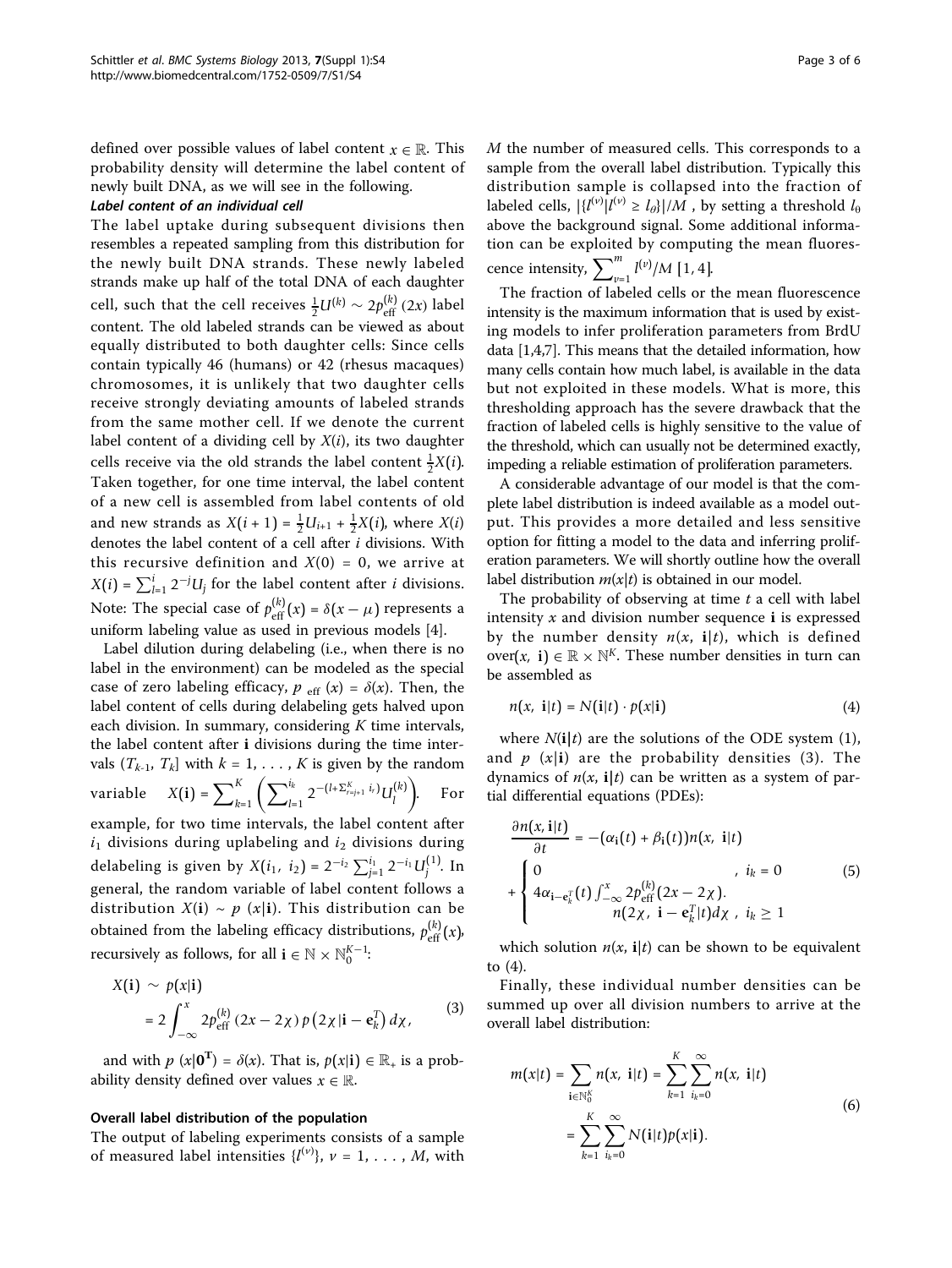Using the truncated model, this becomes a finite sum

$$
\tilde{m}(x|t) = \sum_{k=1}^{K} \sum_{i_k=0}^{S} N(i|t) p(x|i)
$$
 (7)

which can be made arbitrarily close to the infinite sum  $m(x|t)$  by sufficiently high S, which are usually in the moderate order of  $S \approx 20$ .

Achieving the label distribution via the decomposed approach (4) has the clear advantage that, instead of solving a PDE system, one only has to solve a system of ODEs, and convolutions of probability densities. Circumventing the need to solve a system of PDEs offers a more efficient solution and simulation.

# Results

We now demonstrate the value of the presented model by studying two relevant scenarios of labeling, which are not covered by any existing models that we are aware of. The assumed cell population properties are the same for both scenarios, which only differ in the labeling conditions. We simulate a hypothetical cell population of 1000 cells with division and death rates  $\alpha_i(t) = \alpha = \beta_i(t) = \beta = 0.1[1/d]$ . An uplabeling phase of 10 days is assumed, with labeling efficacy specifications as pointed out in the respective scenario. The labeling conditions are now specified in the respective scenario, and the arising label distribution is investigated.

#### Noise in label uptake

An important property of biochemical processes is their inherent noise and resulting uncertainties. This can also be expected to be present in label uptake, for example because the local concentrations of label molecules are exposed to stochastic fluctuations. These deviations from the expected label uptake can be reflected by a normally distributed labeling efficacy  $\mathcal{N}(u|1, \sigma^2)$ . The mean  $\mu$  = 1 denotes the expected label uptake, and the standard deviation  $\sigma$  determines the magnitude of noise in the label uptake. To illustrate a simple scenario with noisy label uptake, we assume two time intervals: Firstly the uplabeling phase with a normal distributed labeling efficacy,  $p_{\text{eff}}^{(1)}(u) = \mathcal{N}(u|1, \sigma^2)$ , and secondly the delabeling phase with zero labeling efficacy  $p_{\text{eff}}^{(2)}(u) = \delta(x)$ . Due to the properties of convolutions of normal- and Dirac delta distributions, the arising probability densities can be analytically expressed as

$$
p(x|i_1, i_2) = \mathcal{N}\left(x | \frac{1 - 2^{-i_1}}{2^{i_2}} \mu, \frac{\sum_{j=1}^{i_1} 2^{-2j}}{2^{i_2}} \sigma^2\right).
$$
 (8)

The obtained label distribution is shown in Figure [1](#page-4-0) for  $\sigma$  = 0.2. The left panel in Figure [1](#page-4-0) depicts the Page 4 of 6

simulated overall label distribution in the cell population during uplabeling. Although the population and thus its label distribution is composed of cells with (more than two) different division numbers, the distribution exhibits only one peak (day 2, 4) or two peaks with a strong overlap (day 6, 8, 10). This highlights that under such labeling conditions, it is hardly possible to determine the number of cells that have divided once apart from cells that have divided more than once. The right panel in Figure [2](#page-4-0) shows the overall label distribution during delabeling. In this phase, separated peaks occur, but only at very low label intensities. These may, in real experiments, well lay below the detection threshold and thus not appear in the data [\[4](#page-5-0)].

Overall, these simulations reveal that noise in label uptake is a potential reason for the fact that BrdU intensity profiles in experimental data do not show separable peaks, and thus can hardly be interpreted in a straightforward way. It illustrates that, in order to make the estimation of proliferation parameters robust against noise, it will be important to explicitly model the full intensity distribution.

#### Spatially heterogeneous labeling efficacy

Besides noise in label uptake, our model can also handle more general distributions as they may arise, for example, from spatial heterogeneities. A possible scenario is that in certain organs or tissue the label concentration deviates. Then, cell division events result different label uptakes depending on the location where they take place.

We consider a simple scenario in which the organism is partitioned into two compartments with different labeling efficacy. Two thirds of all cell divisions are assumed to happen in locations with full labeling efficacy, whereas one third of cell divisions happens in locations with only half of the labeling efficacy:

$$
p_{\text{eff}}(x) = \frac{1}{3} \mathcal{N}(x|0.5, \sigma^2) + \frac{2}{3} \mathcal{N}(x|1, \sigma^2). \tag{9}
$$

The simulation results are depicted in Figure [2.](#page-4-0) The left panel shows the overall label distribution  $m(x|t)$  in the cell population during the uplabeling phase. The distribution exhibits multiple peaks, which importantly do not correspond to different division numbers but instead result from cell division events in different compartments.

The right panel of Figure [2](#page-4-0) depicts the individual probability densities  $p(x|i_1)$  for different division numbers  $i_1$ . According to the probability density, a cell that has divided can exhibit highly different values of label content, depending on whether and which of its divisions happened in the compartment with high or low labeling efficacy. In contrast, the probability density for a cell of division number 3 and that of division number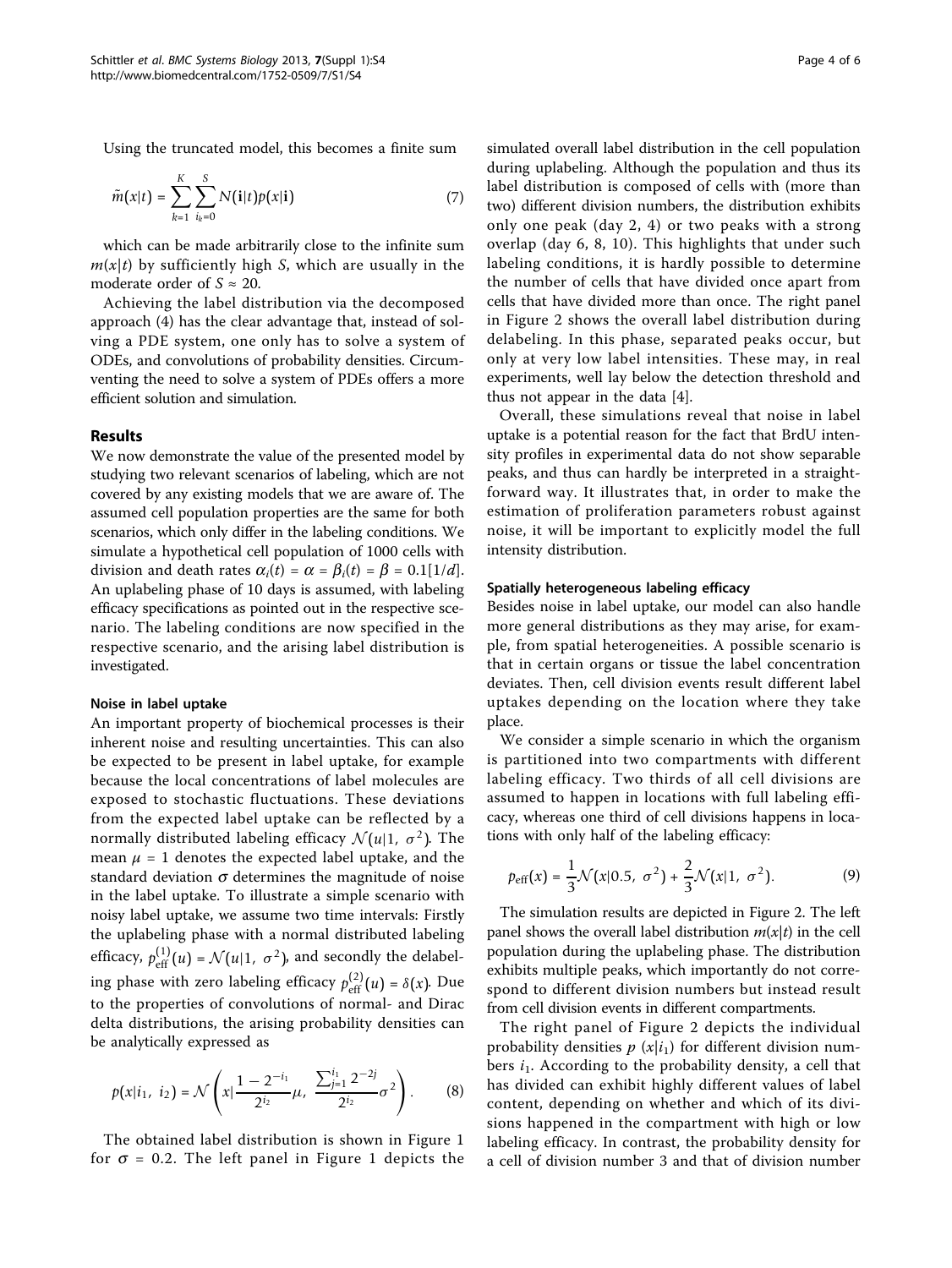<span id="page-4-0"></span>

7 are almost identical. This means that cells of highly different division number can have similar label intensity, whereas two cells of the same division number can possess highly differing label intensities. In summary, this demonstrates that if labeling efficacy is spatially heterogeneous, from the label content of a cell one can not conclude about the number of undergone divisions. Again, this points to a possible reason why BrdU intensity data may impede the direct extraction of division numbers, and suggests that this may be partly overcome by considering whole BrdU distributions in modeling.

Although this example considers a simple compartmental setup, more complex heterogeneities can be easily realized by using a corresponding distribution for the labeling efficacy. Our model can thereby achieve the probability densities, given arbitrary distributions, by solving  $S<sup>K</sup>$  convolution integrals (3).

# Conclusions

By modeling the label uptake as a random variable sampled from a distribution, rather than by a uniform value, our model can cover noise, heterogeneities, and temporal variations simultaneously. This creates several degrees of flexibility in our model, which enables a more realistic mathematical description of the biological labeling process. Importantly, it explicitly provides the population's label distribution as model output, which can be compared to experimental data in more detail. This renders our



labeling efficacy. Predicted overall label distribution  $m(x|t)$  during uplabeling (left), and probability densities p  $(x|i_1)$  for particular division numbers  $i_1 = 1 \ldots 7$  (right). For illustrative reasons, a low standard deviation within each compartment  $\sigma = 0.05$  is assumed.